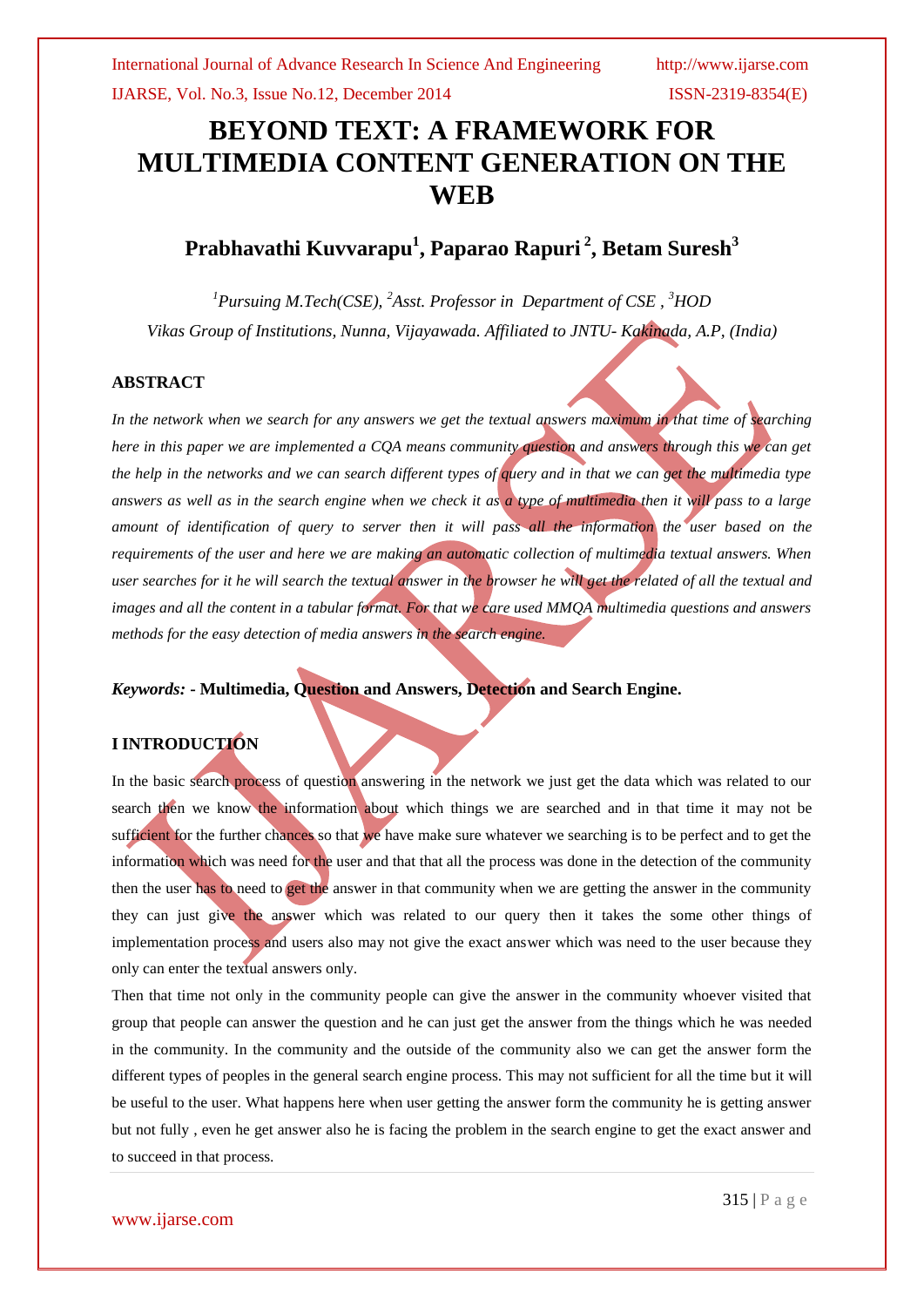# IJARSE, Vol. No.3, Issue No.12, December 2014 ISSN-2319-8354(E)

To overcome this we are implemented a process of multimedia answering type process. In the previous session user get only the textual related answers but he may not get the exact idea about the thing. Like we will take an example of Tajmahal when user search for it and when e send query in the community he will get only the text answers but when he got an image and related that of any video file or any content in that place we can simply identify the things and w can get the exact value which was need and which has suppose to be used and we can know the process. Then this type of answer be good for the user to get the good understanding of the project and its related information.

In the below diagram we can see the pattern of selection of user query in the search engine and based on that process only it will display ht result to the users from the CQA. In general when user searches or he send request that time the output will occur automatically based on the requirements and based on that query. When it happens it will search from the search engine and it will display the related information to us. Then we no need to get up the answer of community we can simply find the related answer and we can display to the user in the general purpose its going but here we need the answer of the community to find the related information in the community. When we search answer in the community we can know more than the information whatever we search in the server. When we search we get the information from a long time it may not happen we may not get the exact present details, so we may lead to some times for miss communications then to stop this we are implemented the community to get the better answer for the user query and fro the satisfaction of the user. When we discus in the community not only one person who had searched the query, other people can know the things what is that and to which thing it was related in



the process of action and we can get the exact information through he community like the present answers and we can guide the other people in good way that give the 100 percent assurance of exactness in the community then we can approach and agree with the community answer without any problem so for this reason we are implemented the CQA and we got the exact information in the community.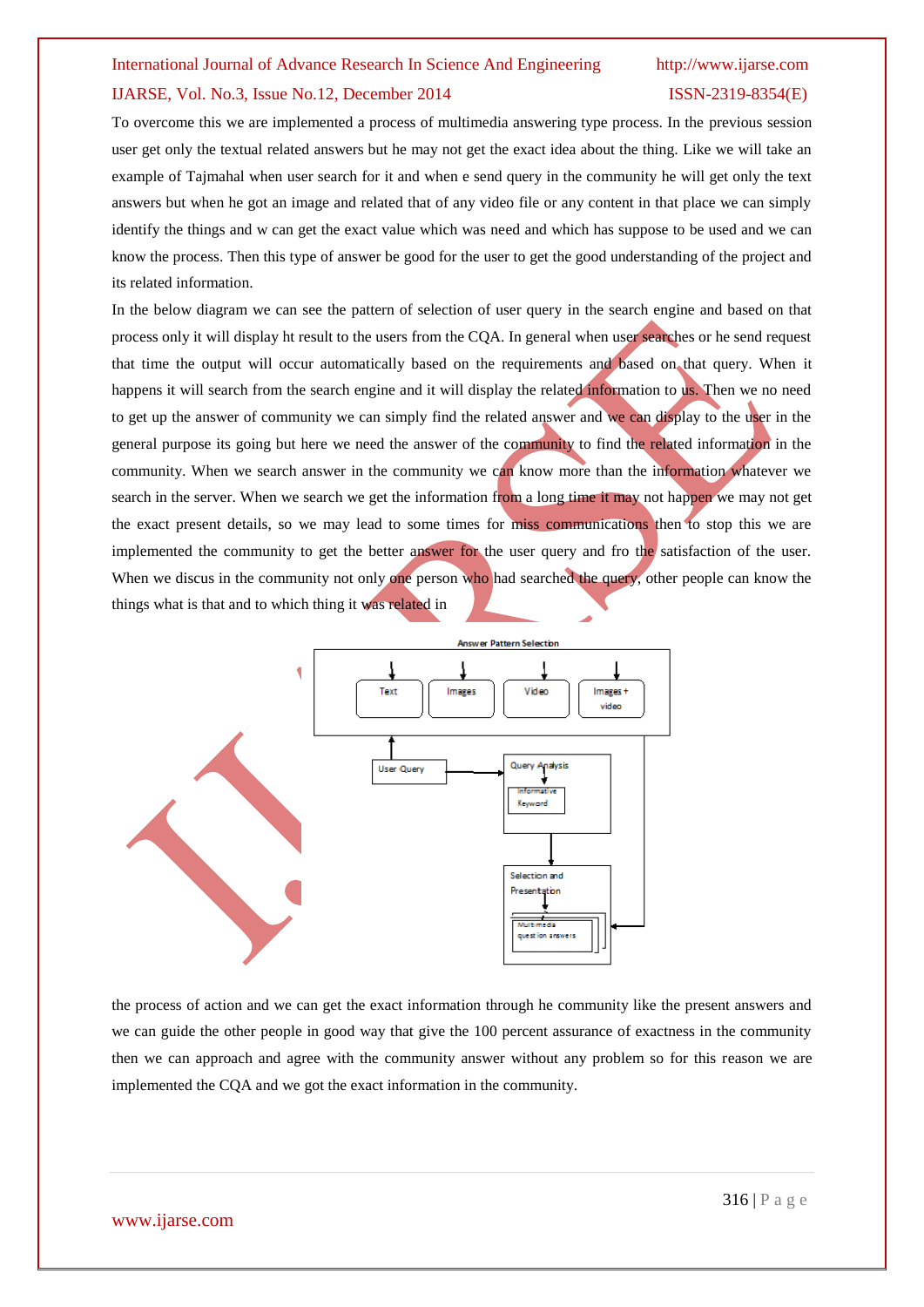### IJARSE, Vol. No.3, Issue No.12, December 2014 ISSN-2319-8354(E)

In the selection process or in the search process there are many types of concepts and things was involved. So in the proposed approach we not giving the immediate response to the user when he searches for any of the his requirement when he send the query we are submitting that in the community and we are displaying that information to the community to give there appropriate contribute answer to the related question then that all the question we will mix it and we display after a sometime of time taken process of all the submissions was completed. Then we will divide it all things in to a partitions and we will submit that to the users.

## **II PROPOSED WORK**

In the existing system there was a text oriented process is there it was the good concept from a long time but some of the times in the searching process it's not providing the sufficient information to the users, to improve this we are implemented the multimedia process. In general if we check social networks it was available in YouTube and some other networks, but it's not enough for all the details and it will provide only the video files only not the text format or any other then that also may not give the sufficient data to the users, so to overcome this we are implemented this multimedia mechanism process for an advanced process. When user searches for his query in the search engine automatically it will generate the multimedia answers for it for the textual answer and it will check which is suitable and the best answer for it then it will check and it will provide the exact answer to the search engine question like when we search for the question in previous it just shows to us a text information only. Now when user searches for the query it will submit to the server and it will execute it and it will give the result to the user like the example which was given in bellow and we can see that. Here user query is SRM University when user searches for it will display all the related information in the server and the users given answers in the community it will take that all the things and its related information to the users like bellow as it given format of text, images, video files like it will display the results.



In the above output, we can see how it was partitioned in the diagram it will divide all the parts and display the information in a block of category for the user's easy reference. Then user can simply identify and he can get exact information which he was needed in the search engine. If in case there was no one of the image or else the

### www.ijarse.com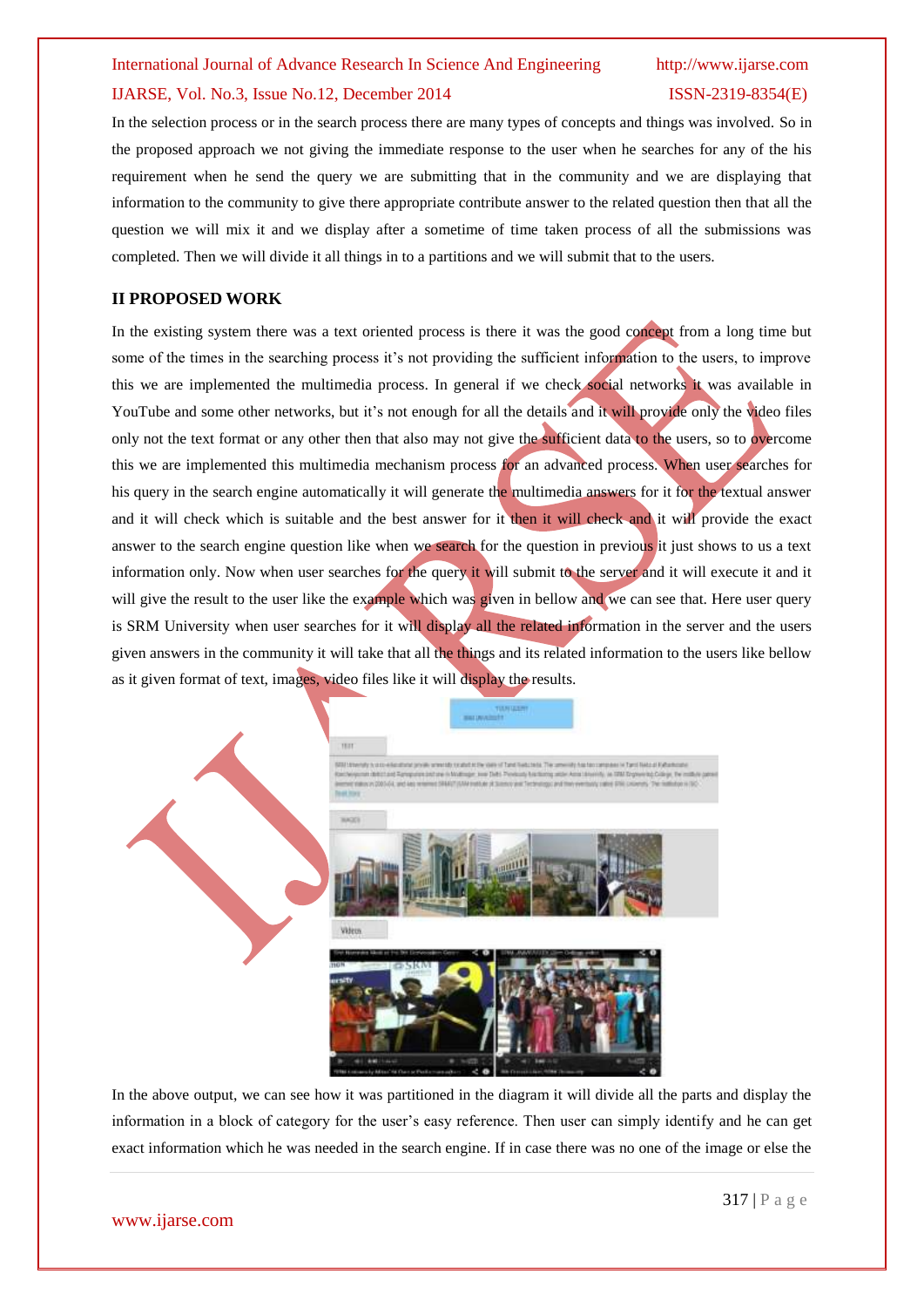## IJARSE, Vol. No.3, Issue No.12, December 2014 ISSN-2319-8354(E)

video file was not found on the search engine it will just display the related information only like it be either text or image or anything of available data combination format it will display the data in the network.

For an example if user wants to find the distance between the two places he just need the textual answer only no need of video and image format files then in that case no need of multimedia answers and user can get only text answers from the community people then he can be happy with the answer which was provided in the community without of much burden in the sever then it will check the query and it will display the appropriated answer only to the user whenever he needed to get the answer from the different users in the search engine. in the network when we search for any answers we get the textual answers maximum in that time of searching here in this paper we are implemented a CQA means community question and answers through this we can get the help in the networks and we can search different types of query and in that we can get the multimedia type answers as well as in the search engine when we check it as a type of multimedia then it will pass to a large amount of identification of query to server then it will pass all the information the user based on the requirements of the user and here we are making an automatic collection of multimedia textual answers. When user searches for it he will search the textual answer in the browser he will get the related of all the textual and images and all the content in a tabular format.

Here in the search engine there are two different ways we are provided that is one is content based searching process and another one is text based searching process. When user searches for his answer it will check and it will boot the process to which it was related and it will search the content based on the search process and based on the related information. Then it will display the result to the users, when the search process has became like the multimedia then the content searching process also may reduce the burden on the web servers then we can simply provide the data which was needed to the users in the web. And there are some limitations in the text search engine process and it will provide the spaces and gaps between the search engines. Compare to the text based search engine and content based content based information will be a faster and rapid response than the text based searching process in the web servers. Then through this two ways we are selected the information and got the exact information which was related to the users in full fledge manner to help him without any doubts when he searches his query in the servers.

# **III RESULTS**

Here in this paper we are implemented a way of user flexible searching mechanism in a query oriented and the multimedia based process for the understanding of user and to reduce the burden in the servers. Here in general when we search it will display the text answers only and it may not use to give the full clarity to the users when they get this answer from the community. When user send a query request in the web page the community people will respond and they will give there opinions related to his query and appropriate answers he will get, in some of the times it also may not sufficient for the user requirement. Then at that view we are implemented a way of multimedia approach for the user query then user will get the exact answer and he can understand exactly what is it. Like this manner we are implemented this process for the easy way of communication for the users. And they will get the exact answer.

For this we are implanted only three partitions of process in the search engine when users are giving response for the query before they can give reply only text answers but now we are implemented that they also can post and upload some of the data which was most useful to the users and he can get the clarity about his query. When

#### www.ijarse.com

318 | P a g e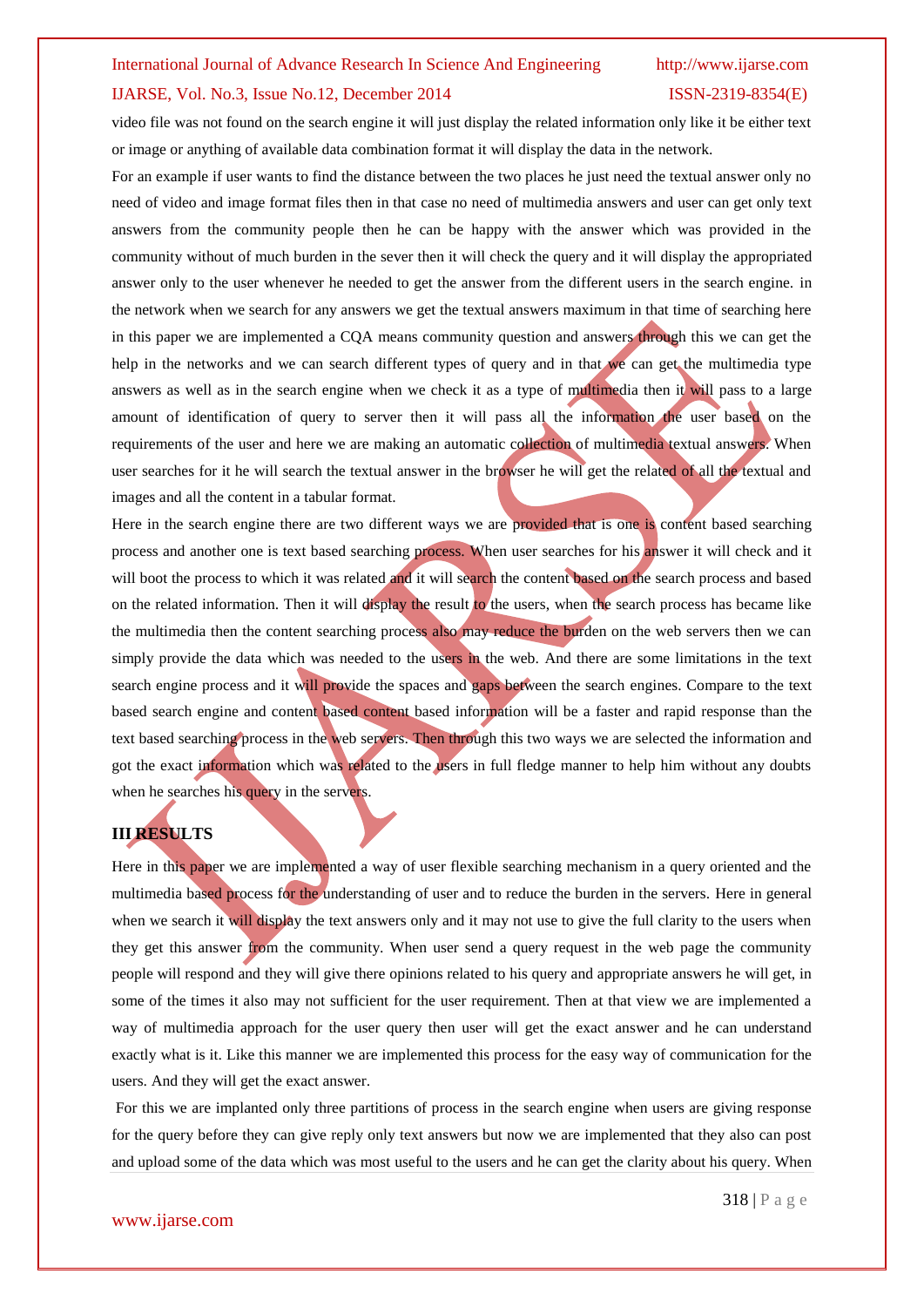# IJARSE, Vol. No.3, Issue No.12, December 2014 ISSN-2319-8354(E)

he send request for his query that will goes to the maintenance server and it will update all the information before to display to the user when he searches, at that time it will check the answers and select the best answer in that in that which is best answer for the user requirement that answer will be send to the user. Not only that it will mix all the answers and it will combine the all the reply answers from the community and it will gather in one format. After gathering all the answers and after the completion of arranging the answers it will arrange all the things in a group format and it will send that group to user. Then it will divide like text answers will be in one place, images will be in place and finally all the videos will be in one place like this format it will arrange all the video files and images based on the user requirements and its related answers. If in case there is no image or video to display for the related search of user query it will display only the text answer only. Finally it will display the appropriated answer to the user in a group format according to his query requirement in the search process.

When it displayed to the user in the in that time it will divide in to groups then it will check the best answer in the community and it will make that to groups any one can give there reply in that community there is no restriction. Then after all the process based on the response it will make ranking to the searching and for the answers, it depend on the reputational answer from the community. At final it will display the answer to the user based on its ranking and related to user query it will display to the user.

#### **IV CONCLUSION**

We are taken one of the existed search engine and we are started to implement that for the benefits of the users when they search the query in the web server. In previous search process there is only text answers are coming we are proposed here for the existing system one concept that is multimedia oriented search engine in the existing process, because the it the text answer may not give the clarity to the user that's why we are implemented this process for an easy way of understanding the answer and to give the clarity to the user and to maintain the user search process to the server also an easy process in this way and whatever the data has been displayed to the user has divided in to the partitions form and its displayed to the user for the good explanation of the user and it will divide the images, videos and text in to different groups before it display to the users.

# **REFERENCES**

- [1] L. A Adamic, J. Zhang, E. Bakshy and M.S. Ackerman, "Knowledge sharing and Yahoo answers: Everyone Knows something" in Proc. Int.World Wide Web Conf.,2008.
- [2] G. Zoltan, K. Georgia,, P. Jan and G-M Hector, "Questioning Yahoo! Answers," Stanford Info Lab, 2007, Tech. Rep.
- [3] R Hong, M Wang, GLi, L Nie, Z J Zha, T S Chau "Multimedia Question Answering," IEEE ,Multimedia, pp. 72-78,2012.
- [4] Yi Chen,Wei Wang,Ziyang Liu "Keyword-based search and exploration on databases"IEEE conf. ICDE,pp. 1380-1383,2011.
- [5] L Nie,M Wang,Y Gao,Z J Zha,T S Chau "Beyond Text QA: Multimedia Answer Generation by Harvesting Web Information", IEEE,Multimedia,vol 15,no.2,pp. 426-441,2013.